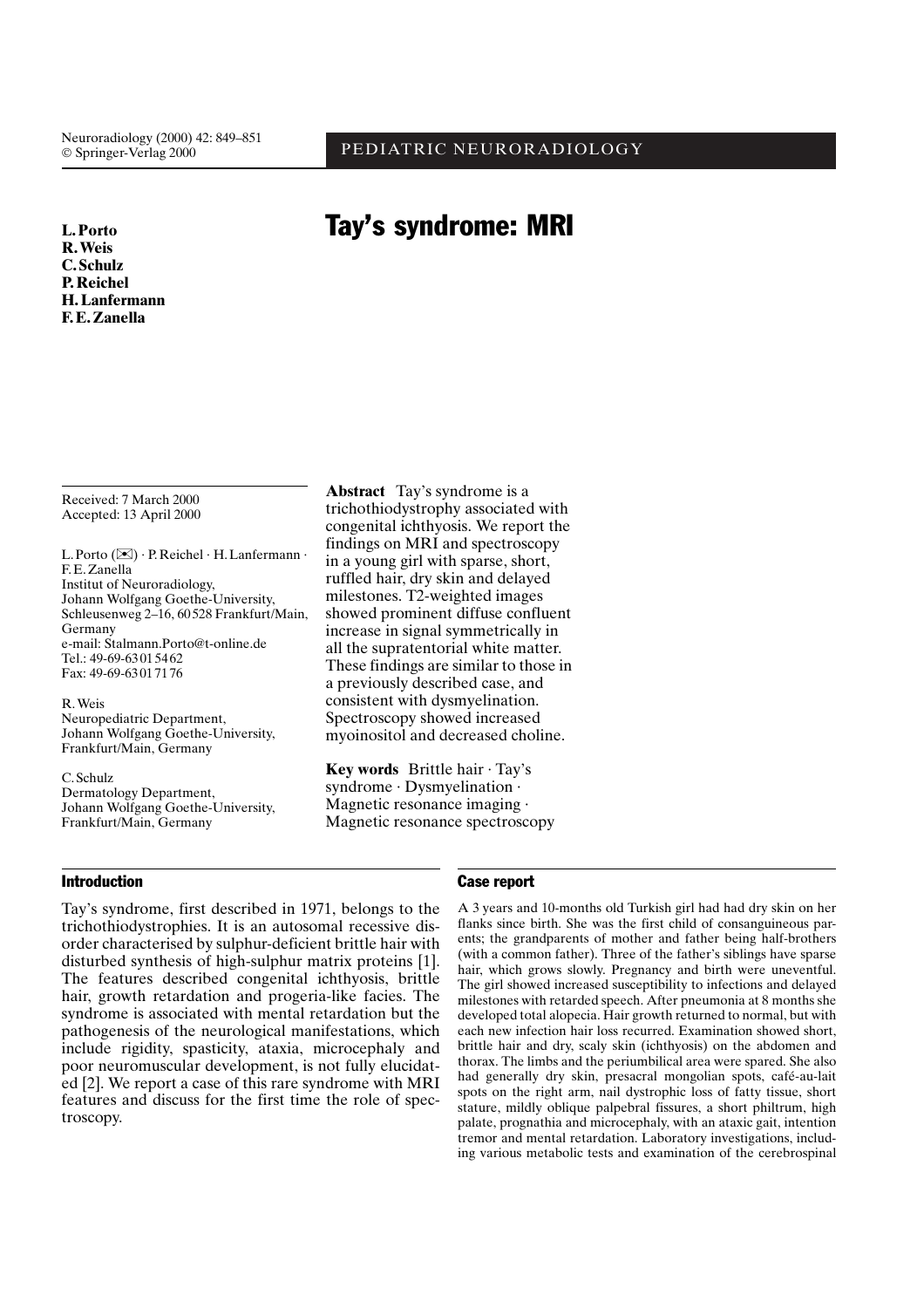

Fig.1a, b T2-weighted spin-echo images show diffuse confluent increase in signal intensity in white matter and homogeneous involvement of the corpus callosum. c T1-weighted spin-echo image shows decreased grey/white matter contrast



**Fig. 2** <sup>1</sup>H magnetic resonance spectroscopy (STEAM 1500/20 ms) sequence) from left parietal white matter shows lower choline (Cho) and higher myoinositol (mI) peaks than comparable controls

fluid revealed no aetiology. Adrenoleukodystrophy, Canavan's disease, Krabbe's disease, metachromatic leukodystrophy, mucopolysaccharidoses, intrathecal immunoreaction and mitochondriopathies were excluded. Light microscopy of the hair showed trichorrhexis nodosa (swelling on the shaft) and the typical dark and bright banding under polarised light. Photosensitivity was not tested but the history gave no indication of increased photosensitivity. Tay's syndrome was diagnosed on the typical dermatological findings, developmental delay and neurological changes.

Proton-density and T2-weighted MRI showed symmetrically prominent, diffuse, confluent increase in signal of supratentorial white matter (Fig. 1), with diffuse involvement of the corpus callosum but sparing of the immediately subcortical white matter. There was no abnormal contrast enhancement. Brain metabolism was investigated measured by localised <sup>1</sup>H magnetic resonance spectroscopy (MRS), using the STEAM (TR/TE 1500/20 ms) and PRESS (TR/TE 1500/135 ms) sequences in volumes of interest (voxels) of  $8 \text{ cm}^3$  in the parieto-occipital white matter. In comparison with appropriate age-matched <sup>1</sup>H spectra, this revealed decreased choline (Cho) (Cho/creatine (Cr) ratio 0.63, healthy controls  $0.88 \pm 0.098$ ), N-acetylaspartate (NAA) within the normal

range (NAA/Cr ratio 1.57, healthy controls  $1.51 \pm 0.059$ ) and increased myoinositol (mI) (mI/Cr ratio 1.01; healthy controls  $0.65 \pm 0.063$ ).

#### **Discussion**

The pathophysiology of the central nervous system involvement in Tay's syndrome is unknown. The deranged synthesis of high-sulphur matrix proteins (the basis of which is not known) may affect synthesis not only of hair and nail, but also of similar matrix proteins in other tissues [3]. Mayer-Puttlitz et al. [4] showed that the highsulphur matrix proteins, neurocan and phosphacan, have an overlapping or complementary role in axon guidance, cell interactions and neurite outgrowth during nervous tissue histogenesis. Abnormal myelin is unstable and may break down [5], so that it is reasonable to hypothesise that children with Tay's syndrome produce abnormal myelin. Necropsy in a case of (trichothiodystrophy with photosensitivity) showed hypomyelination  $[6]$ 

Myelin represents a large portion of mature adult brain. Myelin maturation in children is part of normal development. Some diseases that primarily alter synthesis of myelin: demyelination refers to destruction and removal of normally formed myelin from the central and peripheral nervous system, while dysmyelination indicates deficient or defective synthesis of myelin. Recognising either or distinguishing between them is not possible with current imaging. Adrenoleukodystrophy, for example, may have components of both, but this is known from histology and histochemistry and not from imaging [7]. The term hypomyelination may be especially useful when referring to the abnormal appearance of white matter on MRI, in children in the first 2 years of life, which deviates from age-matched standards, irrespective of aetiology or pathophysiology. Symmetrical well defined increase in the signal of white matter with diffuse homogeneous involvement of the corpus callosum and sparing of the subcortical layer